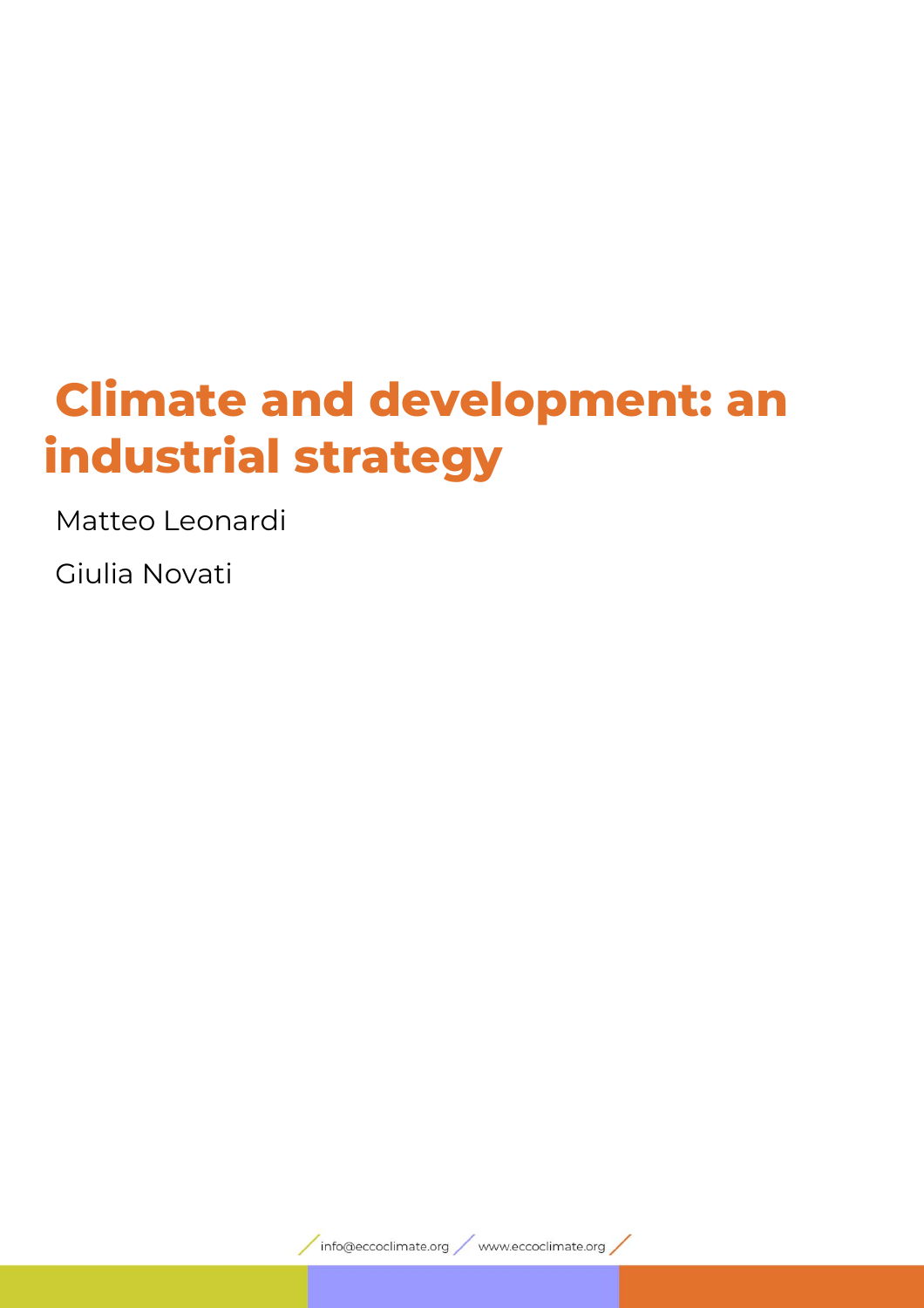## **INDEX**

| 4 What role do the NRRP, the Italian Long-Term Strategy and the<br>NECP play on reducing greenhouse gas emissions?  8 |
|-----------------------------------------------------------------------------------------------------------------------|
| 5 What approach for industrial decarbonization in Italy? 9                                                            |
| 6 ECCO's initial focus: the steel, chemical and cement sectors 10                                                     |
|                                                                                                                       |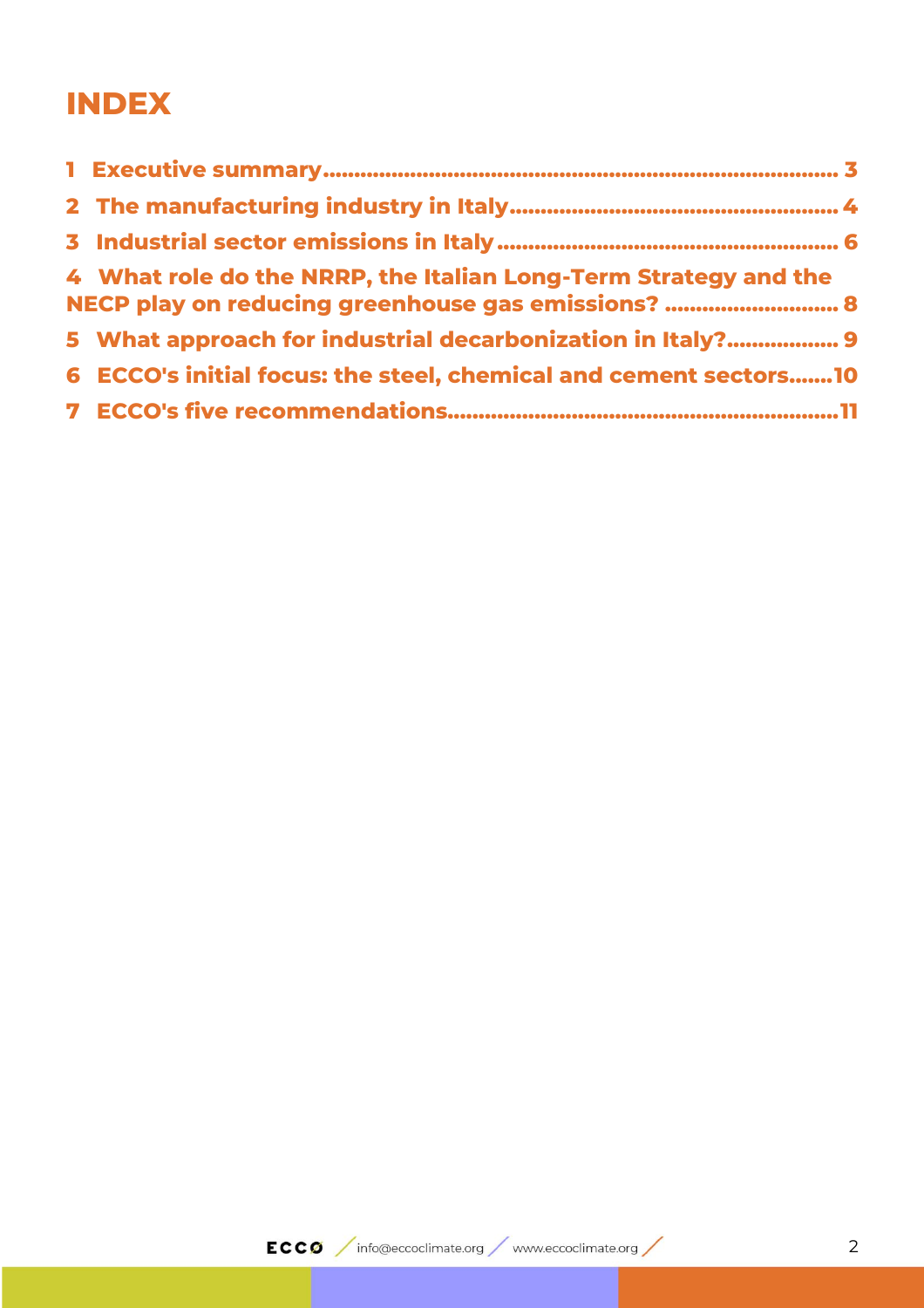#### <span id="page-2-0"></span>**1 Executive summary**

**Italy represents the seventh largest manufacturing power in the world and the second largest in Europe.** The industrial sector employs about 4 million workers and contributes to 20% of GDP. In addition, the manufacturing sector is responsible for about 20% of national greenhouse gas emissions, 30% if indirect emissions from electrical uses are included.

**Full decarbonization by 2050 requires the development of new industrial strategies aligned with climate goals.** These will need to direct innovation and investment on technologies and processes fully aligned with the climate goal, avoiding the risks of further carbon lock-in. This will also have strong co-benefits for people's health and the protection of nature and biodiversity.

**Building a new shared and resilient prosperity must go through decarbonization. The latter can become an opportunity for innovation, productivity, competitiveness, resilience and a generator of quality jobs in the long run.** This can be achieved through the ability to attract new public and private investments in technological innovation, through financial and fiscal leverage and through a clear European and national policy framework. In addition, the transition must be accompanied by a new welfare policy and active labor policies to be both inclusive and just.

**This strategic policy must become specific and applied to different industrial sectors to enable Italy to remain internationally competitive, decrease dependence on natural gas and oil imports, generate new employment and boost the economy.** Conversely, delaying climate investments would generate loss of competitiveness and employment in the new markets of the zero-emission economy and would be a waste of resources.

Directing investment toward meeting climate goals requires having a clear plan of action. However, at present there is still no strategy for decarbonizing Italian industry that allows actors to calibrate investments, carefully managing the risk of lock-in. All of this is absent from the National Recovery Plan (NRP), the National Integrated Energy and Climate Plan (NIECP) and the Long-Term Strategy (LTS). **But there is still (little) time. The NRP is the last call to set industrial development for the next decade in line with the 2050 net zero emissions goal.** Central to managing this process will be the role of the public, in clarity of policies, targets and investment support.

**From 1990 to 2019, direct emissions from the industrial sector fell by 37%. The reduction is due in significant part to a decrease in production following the 2008 economic crisis, a shift from coal to natural gas and an increase in renewables and energy efficiency. The strategy for the next decade must have as its central goal the abandonment of all fossil sources, including natural gas. To delay this action is to miss the decarbonization goals. Even in sectors where natural gas is a transitional fuel, such as steel, the industrial strategy will have to indicate in advance when and how it can be completely abandoned.**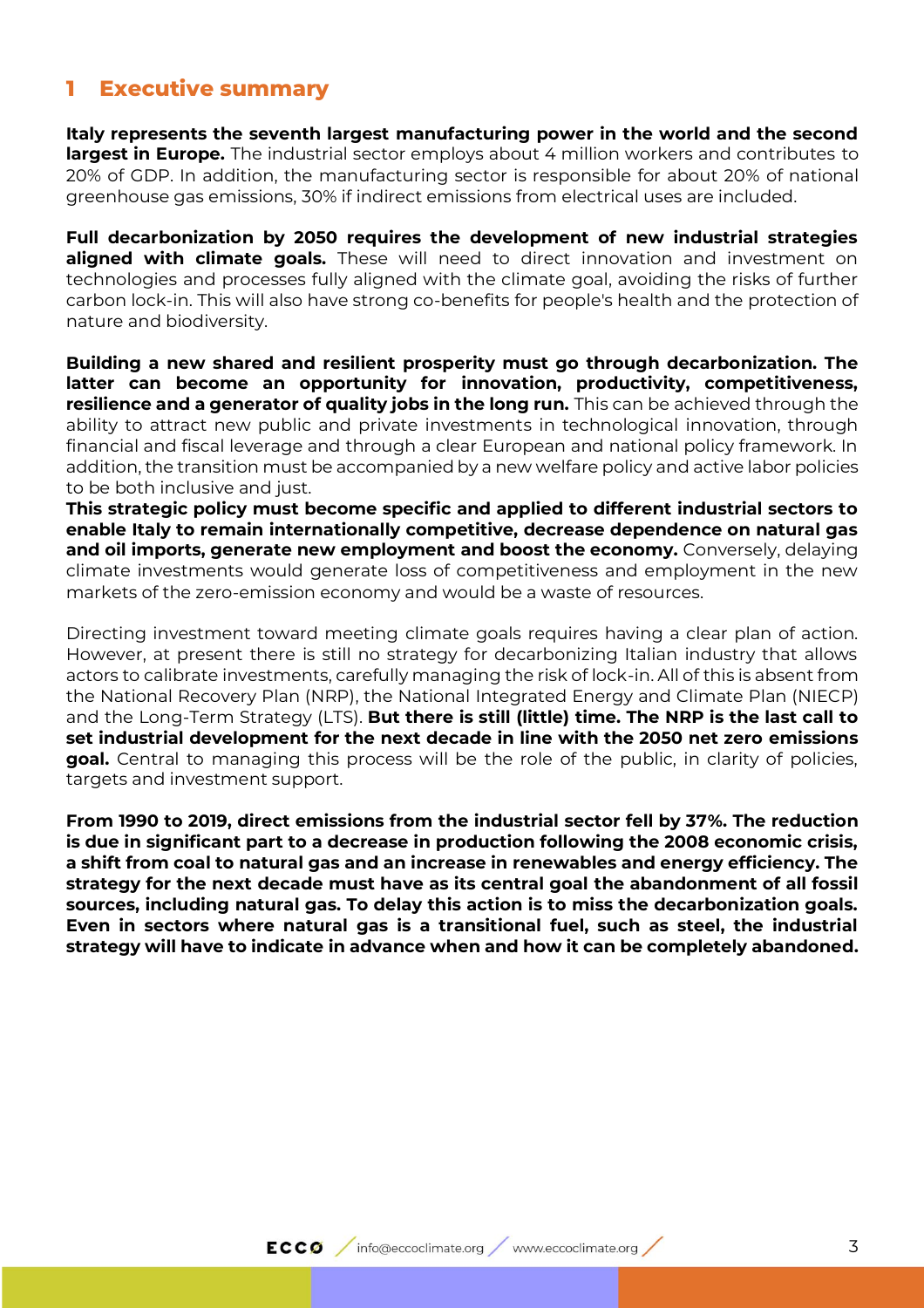

*Figure 1 - Trend of industrial production index (2015 = 100, primary axis) and CO2 eq emissions of Italian industry from 1990 to 2019 (secondary axis).*

The publication of the Fit for 55 package by the European Commission on 14 July 2021 and the Next Generation EU resources provide the framework within which to structure the national industry strategy for the next 30 years.

Based on these considerations, the work of the think tank ECCO intends to independently deepen the study of emission reduction technology options and the formulation of industrial decarbonization policies and strategies, starting with the production sectors with the highest emission impact. The in-depth study and analysis aim to stimulate a public debate involving all stakeholders. Climate change is indeed a systemic issue and it is from a systemic perspective that it needs to be addressed.

The tools, policies and strategies identified will help support the actions needed to transform production systems and final demand. The goal is to contribute to an industrial strategy in which innovation and welfare are the answer to the risks of de-industrialization, social instability and lock-in in processes and fuels that are incompatible with the goal of net zero emissions.

## <span id="page-3-0"></span>**2 The manufacturing industry in Italy**

Italy represents the seventh largest manufacturing power in the world and the second largest manufacturing country in Europe<sup>1</sup>. Italian industry employs just under 4 million people, 22% of total employment<sup>2</sup>. In pre-Covid period the industrial sector contributed to 20% of national GDP. In 2020 the contribution to GDP fell to 19.5%, with 322 billion euros, down 11% from 363 billion in 2019. At the European level, Italy is the country whose industrial production index experienced the sharpest decline between March and April 2020 [\(Figure 2\)](#page-4-0).

<sup>1</sup> ["Dove va l'industria italiana"](https://www.confindustria.it/notizie/dettaglio-notizie/dove-va-industria-italiana-online-rapporto-2019?__cf_chl_jschl_tk__=pmd_tcYR39hnx.dYbp6ILTrXll2jxOnQsHr3mCEnu1eUx5M-1633563091-0-gqNtZGzNAlCjcnBszQeR), *Confindustria*, May 2019.

<sup>2</sup> "[Imprese e addetti"](http://dati.istat.it/Index.aspx?DataSetCode=DICA_ASIAUE1P), *ISTAT*.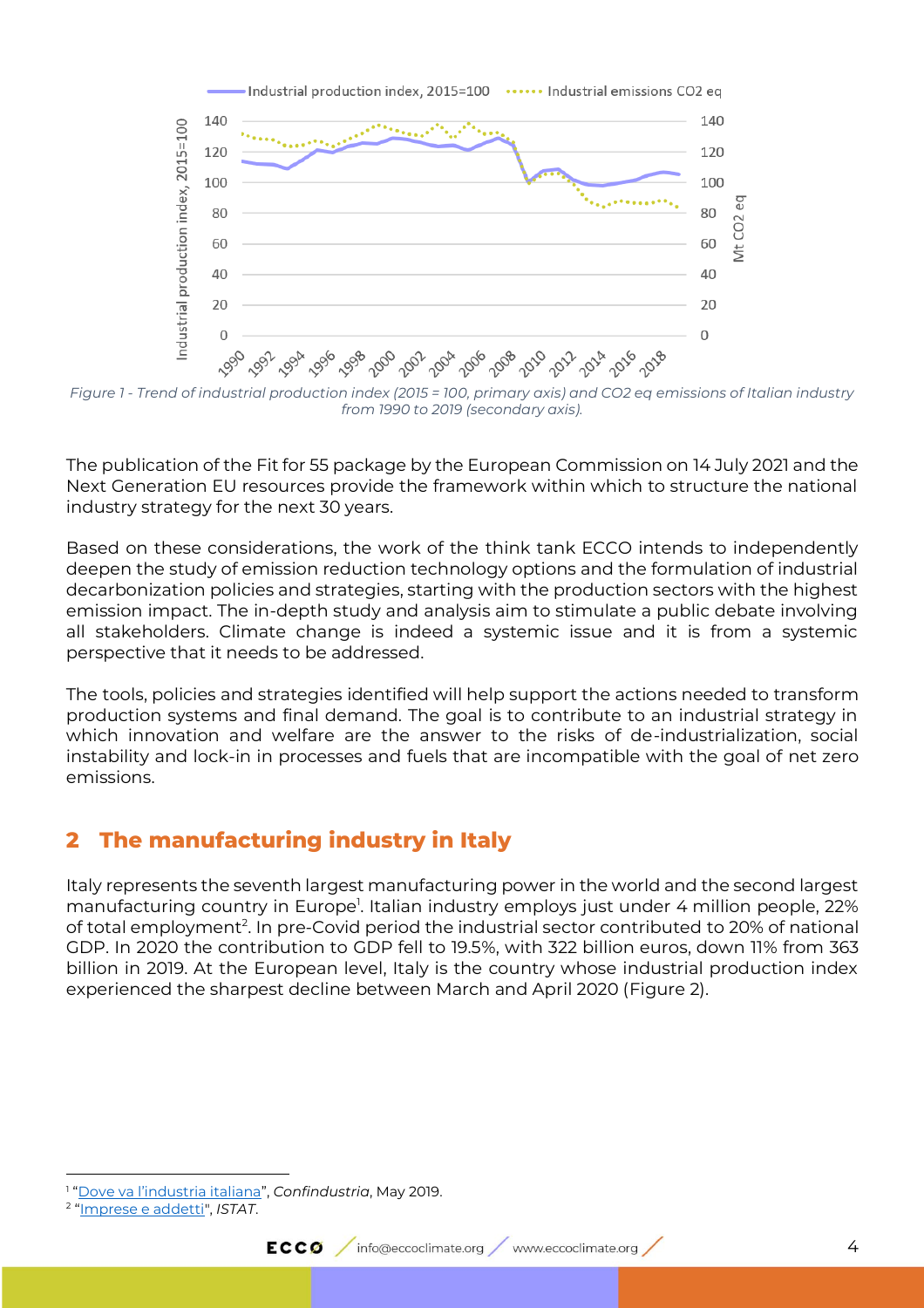

<span id="page-4-0"></span>*Figure 2 - Industrial production trends in Italy and the eurozone from 1990 to early 2021. Index January 2000 = 100<sup>3</sup> .*

Unlike Germany, the leading manufacturing country in Europe, the Italian industrial sector, in addition to the presence of basic industry, is also characterized by a significant presence of small and medium-sized enterprises (SMEs, defined here as companies with fewer than 250 employees). About 371 thousand SMEs are active in the Italian manufacturing sector, accounting for 99.6% of the total<sup>4</sup>. Most of them are microenterprises, that is, they have less than 10 employees and collectively employ nearly 3 million people. SMEs are mostly found in northern Italian regions, particularly in Lombardy and Veneto, and contribute to 54% of the manufacturing sector's turnover<sup>5</sup>. They generate an added value of 62<sup>t</sup>000 euros per employee, which is well above the European average of 48˙000 euros. Another particularly interesting aspect is that the value added generated by small and medium-sized Italian companies accounts for as much as 64% of the total (2020 value), while in Germany there is a substantial balance between the value added generated by small and medium-sized (49%) and large companies (51%)<sup>6</sup>.

**With a view to decarbonization and the revitalization and transformation of the Italian manufacturing sector, it is necessary to consider the dynamics of large industries, but it is also crucial to thoroughly analyze the characteristics of SMEs. These, in fact, play a significant role on production and employment diversification, procurement and innovation capacity.**

<sup>3</sup> ["Gli andamenti di lungo periodo dell'econ](Gli%20andamenti%20di%20lungo%20periodo%20dell’economia%20italiana%20|%20Dipartimento%20per%20la%20programmazione%20e%20il%20coordinamento%20della%20politica%20economica%20(programmazioneeconomica.gov.it))omia italiana", *Presidenza del Consiglio dei Ministri.* 

<sup>4</sup> "[Imprese e addetti"](http://dati.istat.it/Index.aspx?DataSetCode=DICA_ASIAUE1P), *ISTAT*.

<sup>5</sup> "[Pmi, quanto conta in Italia il 92% delle aziende attive sul territorio?](Pmi,%20quanto%20conta%20in%20Italia%20il%2092%25%20delle%20aziende%20attive%20sul%20territorio?%20-%20Info%20Data%20(ilsole24ore.com))", *Il Sole 24 ore,* 10 July 2019.

<sup>&</sup>quot;Risultati economici delle imprese: Tutti i settori economici (Ateco 4 cifre) e classe di addetti", *ISTAT.* "[Guida alle PMI](PMI:%20significato,%20numeri%20e%20innovazione%20delle%20piccole-medie%20imprese%20(osservatori.net))", *Osservatori.net*.

<sup>6</sup> "[Internal Market, Industry, Entrepreneurship and SMEs](https://ec.europa.eu/growth/smes/sme-strategy/performance-review_en%20-%20Country%20factsheets)", *European Commission.*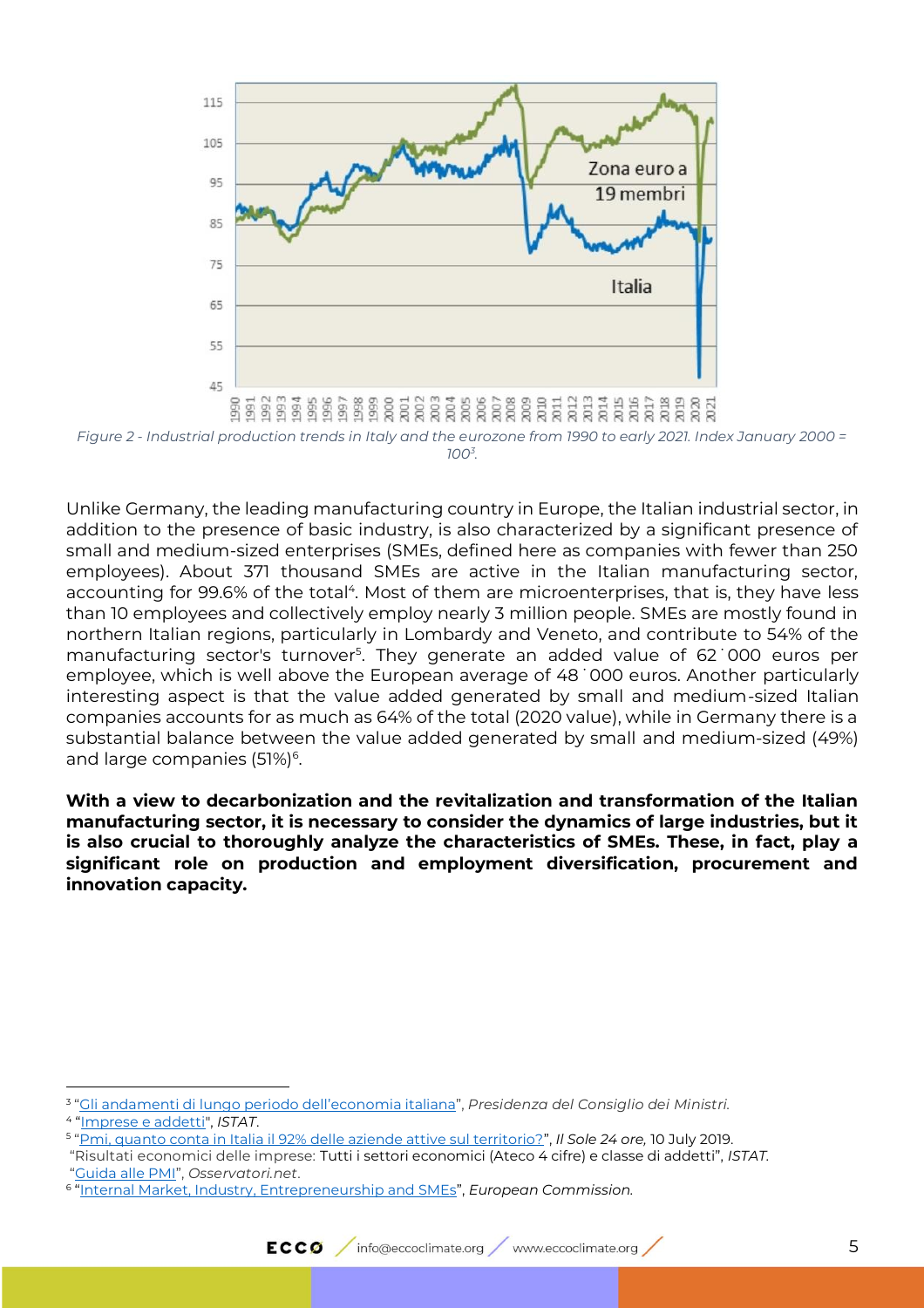## <span id="page-5-0"></span>**3 Industrial sector emissions in Italy**

In Italy there are currently no real national policies and instruments or even an industrial decarbonization strategy, even though the NIECP<sup>7</sup> and the national Long-Term Strategy (LTS<sup>8</sup>) have already been published.

The main policy instruments for decarbonization have been established at the European level. The instrument identified for the decarbonization of the energy and industrial sectors is the so-called *EU Emissions Trading System* (EU ETS<sup>9</sup> ), a system of tradable emission permits. In this system a maximum level of emissions is set and industrial facilities exposed to the risk of international competition and relocation receive free emission allowances.

In July 2021 the European Commission published the Fit for 55 package*<sup>10</sup>*, containing thirteen proposals including revisions to existing regulations and directives and new legislative initiatives, including a revision of the EU ETS. The new emissions reduction target for sectors within the scope of the Directive is increased from 43% to 61% in 2030, compared to 2005. This is done by increasing the annual emission reduction rate from 2.2% to 4.2%. Part of the new proposal includes the prospect of replacing the current free allocation of allowances to certain industrial sectors with mechanisms to protect the European single market against products from countries that do not adopt such environmental legislation. Indeed, included in the package is a proposal to introduce a new mechanism, the *Carbon Border Adjustment Mechanism* (CBAM), which is an import tax on certain products.

In 2019 emissions from the entire EU ETS amount to 1 530 Mt  $CO_{2eq}$  (-35.4% since 2005 and -19.8% since 2013)<sup>11</sup>. Combustion plants account for the majority share, with 62.6% of emissions in 2019. This is followed by the refining (8%), cement (7.9%) and steel (7.6%) sectors. Based on the distribution of emissions from ETS sectors in European countries, Germany accounts for more than 24% of the total in 2019, almost double the 12% of Poland, which is the second largest European country in terms of GHG emissions in EU ETS sectors (Figure 3). The two countries' combined share increases from 31% in 2005 to 36% in 2019. In contrast, Italy and the United Kingdom reduce their share from 22% in 2005 to 17% in 2019.

<sup>7</sup> ["Piano Nazionale Integrato per l'Energia e il Clima"](https://www.mise.gov.it/index.php/it/notizie-stampa/2040668-pniec2030), *Ministry of Economic Development,* December 2019.

<sup>8</sup> "[Strategia di lungo termine sulla riduzione delle emissioni dei gas a effetto serra](https://www.minambiente.it/sites/default/files/lts_gennaio_2021.pdf)", *Ministry of Environment and Land and Sea Protection*.

<sup>9</sup> ["Sistema per lo scambio delle quote di emissione dell'UE \(ETS UE\)"](Sistema%20per%20lo%20scambio%20delle%20quote%20di%20emissione%20dell), *European Commission.* 

<sup>10</sup> ["Pronti per il 55%"](Piano%20dell), *European Council.* 

<sup>11</sup> "[Il sistema EU-ETS in Italia e nei principali Paesi europei](https://www.isprambiente.gov.it/it/pubblicazioni/rapporti/il-sistema-eu-ets-in-italia-e-nei-principali-paesi-europei)", *ISPRA Reports 327/2020*.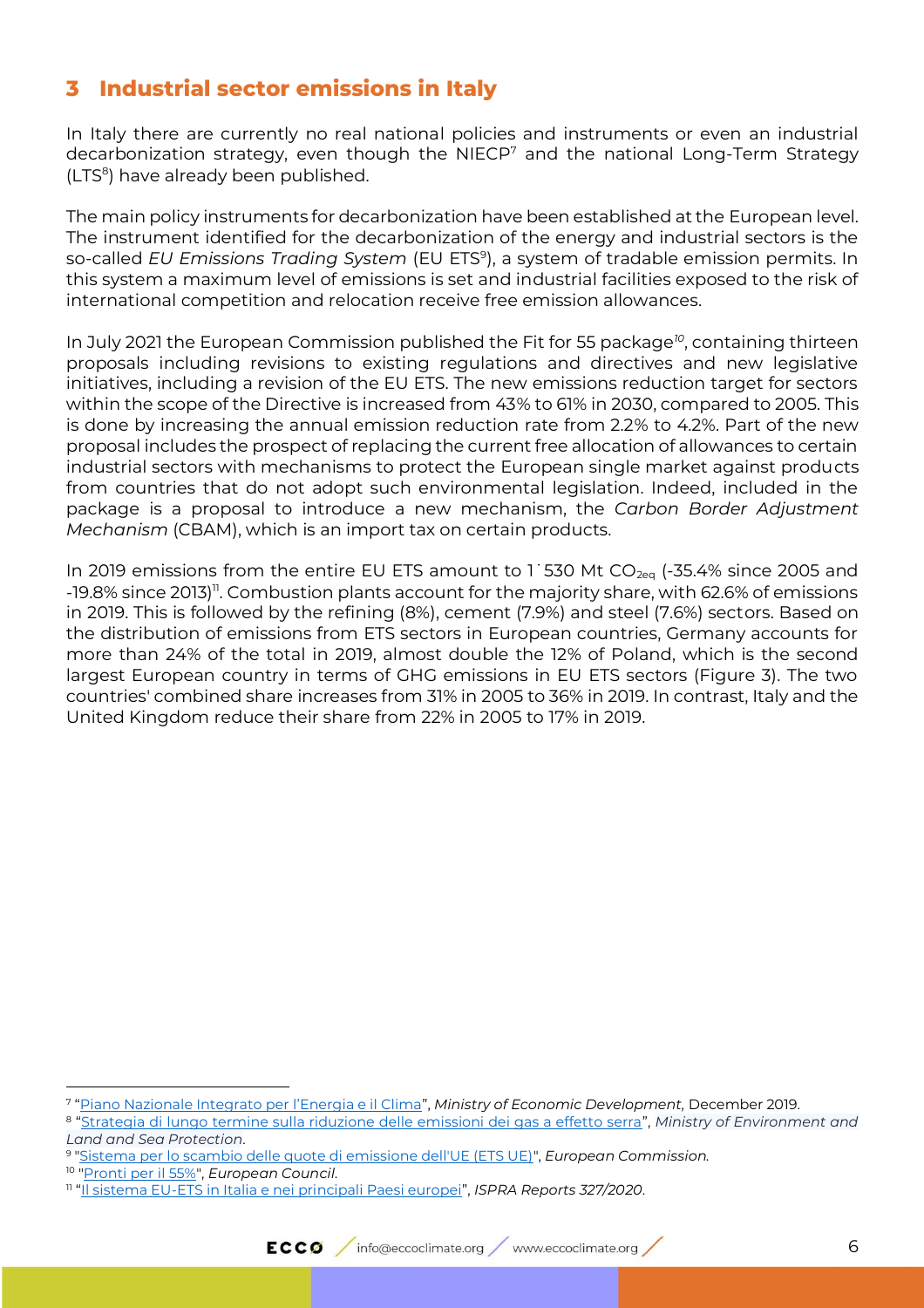

*Figure 3 - ETS emissions by country. Countries in descending order of 2019 emissions.*

In 2019 418 million tons of  $CO<sub>2ea</sub>$  were emitted in Italy, 20% of which came from the manufacturing sector (84 Mt)<sup>12</sup>. From 1990 to 2019, Italian industry's GHG emissions fell by 37%, both due to the reduction in production and the number of companies remaining active following the 2008 economic crisis, but also due to energy efficiency measures taken and the switch from more emissive fossil fuels to natural gas and renewables (Figure 1).

Europe emerges internationally for the efficiency of its industrial production, with Italy and Germany together in first place for energy and economic efficiency and for policies aimed at reducing consumption<sup>13</sup>. Scenarios based on scientific evidence call for a full decarbonization of our economy, in which energy efficiency is necessarily complemented by a strategy to exit fossil fuels. For our country, the condition for maintaining international leadership and limiting exposure to fossil fuel price volatility is through a strategy for climate-friendly production process innovation. The decarbonization challenge cannot be met by offering a progressive deindustrialization of the country, but on the contrary reinterpreted by an overall strategy of innovation and revitalization.

<sup>&</sup>lt;sup>12</sup> "<u>[Documento di Economia e Finanza 2021](http://www.dt.mef.gov.it/modules/documenti_it/analisi_progammazione/documenti_programmatici/def_2021/DEF_2021_PdS_15_04.pdf)</u>", *Ministry of Economy and Finance.* 

<sup>13</sup> "The 2018 International Energy Efficiency Scorecard", *American Council for an Energy-Efficient Economy.*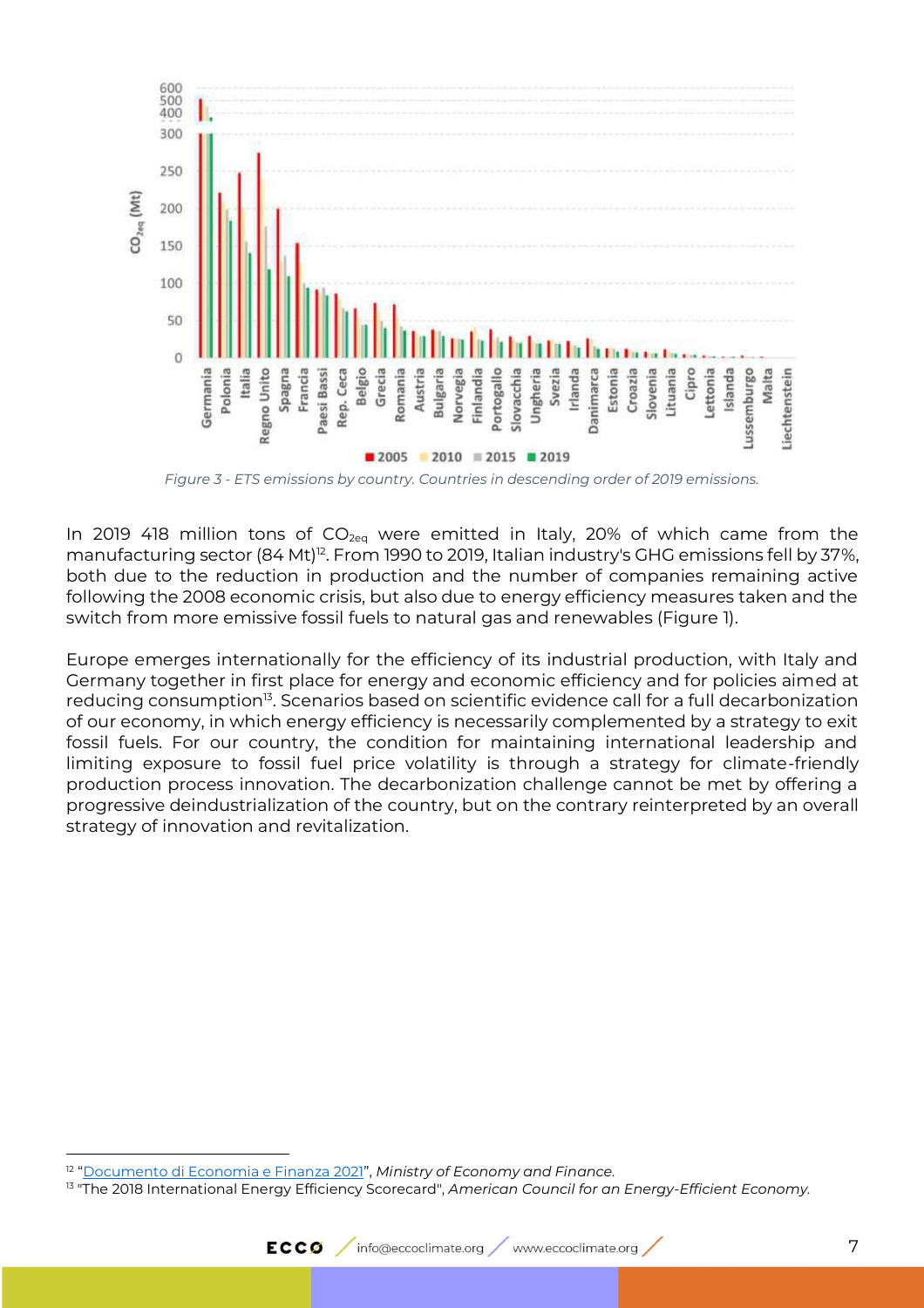## <span id="page-7-0"></span>**4 What role do the NRRP, the Italian Long-Term Strategy and the NECP play on reducing greenhouse gas emissions?**

None of the three key plans for the post-Covid recovery and decarbonization of the Italian economy presents a clear, specific and targeted strategy for the decarbonization of Italian industry.

#### **The NRRP**

In July 2020 the European Union approved the Next Generation EU program*<sup>14</sup>*, from which Italy will receive 191,5 billion euros, which it must spend by 2026. About the manufacturing industry, under Mission 1 "Digitalization, Innovation, Competitiveness, Culture and Tourism," the NRRP<sup>15</sup> renews some business financing instruments and some funds for the enhancement of production chains. However, the terms of reference set out in Mission 1 do not allow us to understand how this investment constitutes an element of discontinuity and contributes to the ecological transition of the industry.

In Mission 2 Component 2 (M2C2) "Renewable Energy, Hydrogen, Grid and Sustainable Mobility," an investment of 2 billion euros is planned for the use of hydrogen in hard-to-abate sectors. Through this funding line, the NRRP aims to launch calls for project proposals:

- 1. For hard to abate industries such as cement, glass, paper, ceramics, the calls are dedicated to promoting the transition from methane to green hydrogen;
- 2. For the steel sector, on the other hand, it is intended to promote the study of:
	- a. Direct hydrogen reduction pilot plants;
	- b. Electric furnaces for smelting the pre-hydrogen obtained by direct reduction;
	- c. Reheating furnaces for subsequent rolling processes.

The investment line clarifies the prospects and timeframe for implementation, although it is not entirely clear how much this investment line also overlaps with the other instruments in Mission 1.

**While there is a glimpse in the NRRP of a funding line for some industries through the use of green hydrogen, a strategic vision for addressing the decarbonization of the plastics supply chain is missing.** The petrochemical sector is indirectly involved in section M2C1 "Circular Economy and Sustainable Agriculture," where €0,6 billion is allocated to "Circular Economy Flagship Projects." This investment aims to support the improvement of collection and development of facilities for recycling various materials, including plastics, by encouraging projects that have the characteristics of "circular districts." However, the investments are not framed within a clear industrial strategy to decarbonize plastics and, at present, the initiative is fragmented.

#### **The LTS and the NECP**

- The Long-Term Strategy does not include any action plan for the decarbonization of the Italian industry. Only four "levers" for reducing emissions are identified, to be integrated with energy efficiency:
	- 1. The shift from fossil fuels to "renewable fuels" such as hydrogen, bioenergy and synthetic fuels. However, in both LTS scenarios, the industrial sector continues to consume natural gas and petroleum products;
	- 2. The electrification of consumption;
	- 3. CO<sub>2</sub> Capture and Storage (CCS) facilities;

<sup>14</sup> ["Piano per la ripresa dell'Europa"](Piano%20per%20la%20ripresa%20dell), *Commissione Europea.* 

<sup>&</sup>lt;sup>15</sup> "<u>[Piano Nazionale di Ripresa e Resilienza](https://www.governo.it/sites/governo.it/files/PNRR.pdf)</u>".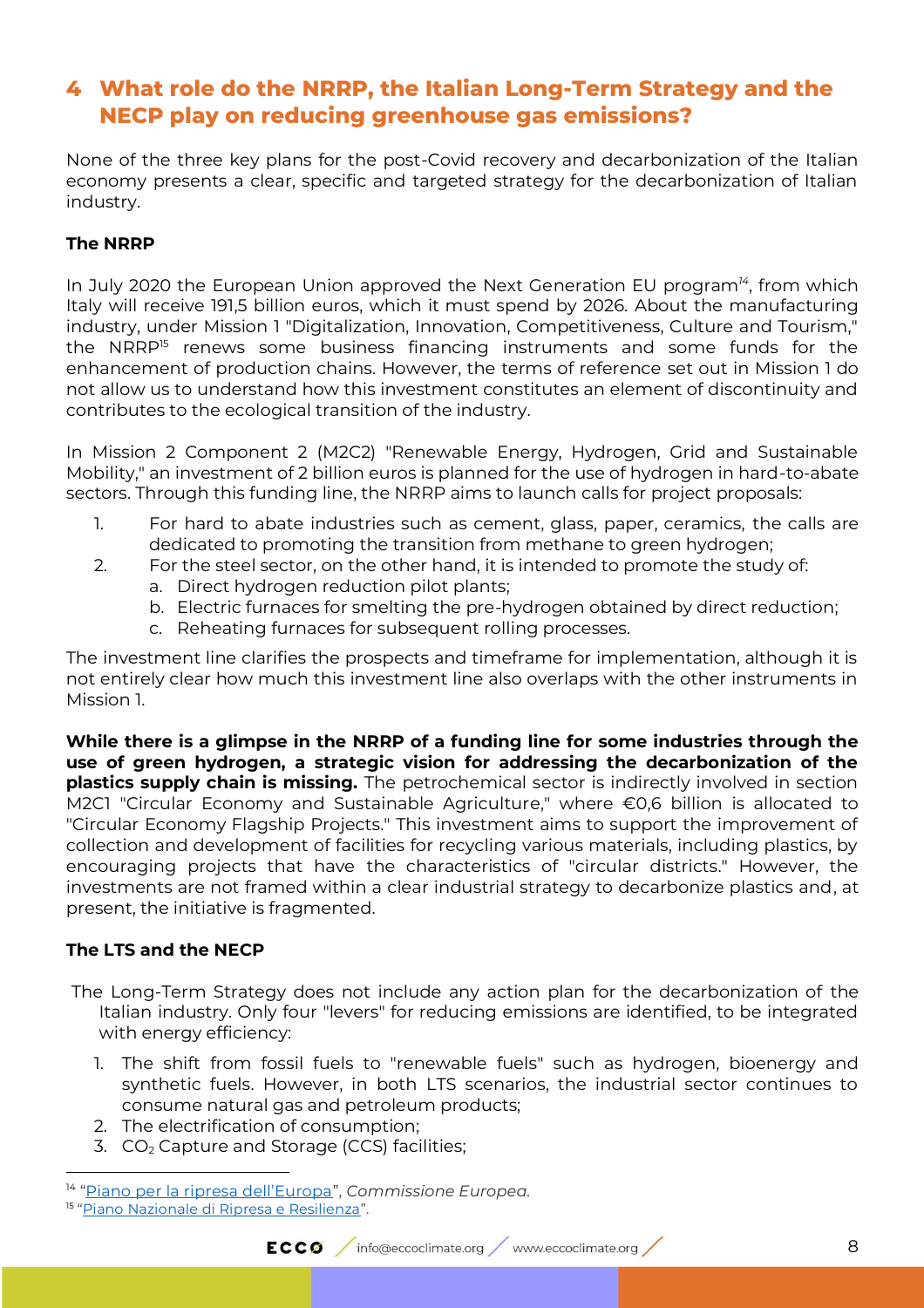4. New options for the circular economy.

The Strategy does not identify a precise technological path for the decarbonization of industrial sectors. It is simply reported that *the Italian manufacturing sector should undergo profound transformations by replacing traditional fossil sources with green fuels and carriers to contribute to the climate neutrality goal*. No estimate is made of the availability by 2050 of such green fuels and carriers, nor of the infrastructure needed to produce and transport them. Nor is it explained how process emissions, that is, those emissions that originate from chemical reactions that occur during some industrial processes, can be abated. The Strategy admits that *it appears quite difficult to achieve the full decarbonization of the sector by 2050.*

Neither is there an action plan for decarbonizing the industry in the NECP. Measures are mentioned that can help reduce emissions, such as increasing carbon prices, moving away from coal by 2025 and using hydrogen in energy-intensive sectors. However, to enable a significant volume of investment, it is not enough to activate a series of actions or projects; a coherent overall vision must be developed. In the absence of a clear policy choice and action plan on industry transition, available resources will be spent inefficiently and ineffectively, without putting emissions on the trajectory needed to reach the decarbonization target by 2050.

## <span id="page-8-0"></span>**5 What approach for industrial decarbonization in Italy?**

**Within the framework outlined, an industrial and social decarbonization strategy needs to be developed. It needs to be done as soon as possible: it involves defining the national**  and European industrial set-up for the next 30 years. This is essential to guide manufacturing sectors, value and supply chains and public and private finance toward innovative, zero-emission projects. At the same time, the strategy should enable our country to increase resilience against international price volatility, reduce dependence on fossil imports and remain internationally competitive.

The social implications of the transition, particularly in terms of employment, need to be addressed in a fair and orderly manner. Indeed, while decarbonization is a challenge, it can trigger a profound transformation of production chains, which can lead to a significant reduction and diversification of energy and raw material supplies and the development of shorter and more local high value-added production chains. In this sense, alongside larger industries, the marked prevalence of medium-small enterprises with high value-added supply chains is a reality that plays a crucial role in the national economy's transition to full decarbonization.

The public sector is a key player in the transition process, not only as a drafter of policies and measures, but also as a funder and lever of decarbonization, with its choices of public spending, facilitation and support for business and research. The role of the state is crucial in reducing the risk associated with the adoption of innovative technological solutions through appropriate policies that support and direct change. Public resources are also an important stimulus for innovation by SMEs, which are often held back by technological, budget and skills shortage constraints. Finally, public resources must be used to leverage private resources, without which it will be impossible to make available the financial resources needed to achieve the -55 percent reduction target by 2030 (2,5 billion euros per year in the industrial sector<sup>16</sup>) and then full decarbonization by 2050.

It is necessary to take a short, medium and long-term approach and avoid generating carbon lock-in. For this reason, the cross-cutting impacts that the proposed measures have with

<sup>16</sup> "[Il Green Deal conviene. Benefici per economia e lavoro in Italia al 2030](https://assesta.it/studio-su-clima-green-deal-e-ricadute-occupazionali/)", *Economia e Sostenibilità.*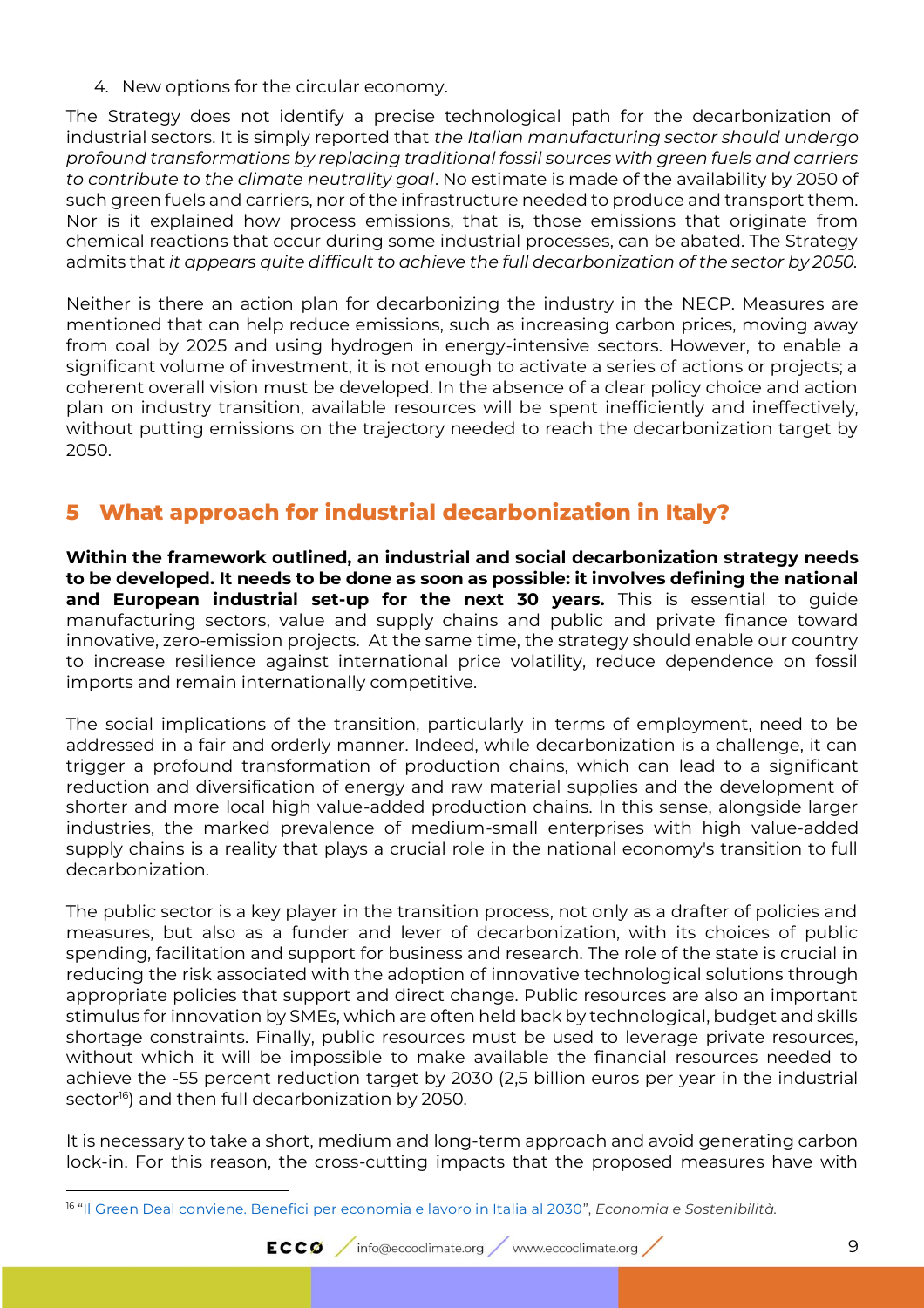respect to the issue of climate change should be rigorously addressed in the NRRP. Many studies, such as the United Nations' *The impact of rapid technological change on sustainable development report*, have shown that with a rapid transition to sustainable technologies, the system settles into a higher growth trend than before, productivity starts growing again and employment rates increase. By identifying a plan for decarbonization and consistently investing at least 80% of European funds, it is estimated that the employment rate for the working-age population will rise from 57% in 2020 to 68% in 2030<sup>17</sup>. The increase in employment will cross all age groups, but particularly young people under 34 and women even in middle ages. If decisions are postponed instead, the opposite scenario will materialize, in which climate change damages will accumulate, leading to a regime with stagnant growth and high unemployment.

## <span id="page-9-0"></span>**6 ECCO's initial focus: the steel, chemical and cement sectors**

63% of domestic industrial emissions come from the basic materials industry, namely the steel, chemical, and non-metallic minerals (including cement) sectors<sup>18</sup> (Figure 4). These sectors are defined as hard to abate, that is, their decarbonization is particularly complex because they require high temperature heat and because  $CO<sub>2</sub>$  is also emitted during chemical reactions that occur in the production process.



*Figure 4 - Greenhouse gas emissions from the various sectors of Italian industry in 2018.*

#### **Italy is an international leader in the production of steel, chemicals and cement:**

- Italy is the second largest steel producer in Europe (after Germany) and 11th worldwide: 23 million tons of steel were produced in our country in 2019<sup>19</sup>;

- With a production value of 55 billion euros in 2019, Italy is the third largest chemical producer in Europe (after Germany and France) and 12th in the world<sup>20</sup>;

- Finally, our country is Europe's second largest producer of cement (after Germany): more than 19 million tons were produced in 2018 $^{21}$ .

21 "[2019 Activity report](https://cembureau.eu/library/reports/)", *Cembureau.*  "[Federbenton Rapporto di filiera 2019](https://www.federbeton.it/Pubblicazioni)", *Federbenton,* October 2020.

<sup>&</sup>lt;sup>17</sup> "<u>[Ossigeno per la crescita](https://www.ref-e.com/it/focus-light/ossigeno-per-la-crescita)</u>", 23 Semptember 2020.

<sup>18</sup> Data processing from ["Italian Greenhouse Gas Inventory 1990-2020"](https://www.isprambiente.gov.it/files2022/pubblicazioni/rapporti/nir2022_italy_r360.pdf), *ISPRA*, 2022.

<sup>19</sup> "È tempo di agire – [L'industria siderurgica italiana 2019"](http://federacciai.it/), *Federacciai*.

<sup>20</sup> "[Il volto della chimica in Italia](https://www.federchimica.it/docs/default-source/la-chimica-in-cifre/3_il-volto-della-chimica-in-italia.pdf?sfvrsn=c0e57493_27)", *Federchimica.*